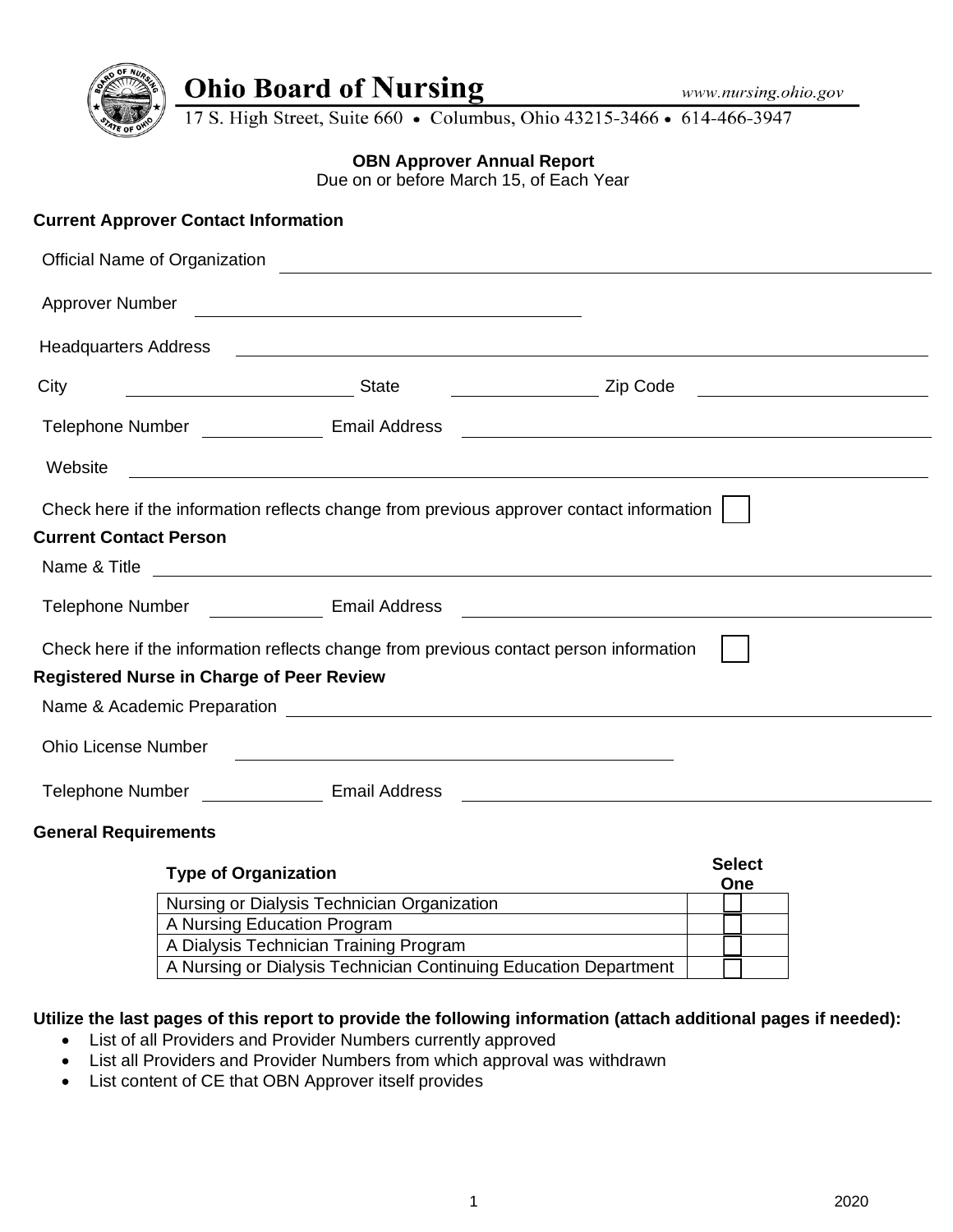# **Verification of Rule Compliance:**

#### **Verify that processes required by Rule 4723-14-12 of the Ohio Administrative Code (OAC) are established and implemented as written. Any** *no* **response(s) will require an explanation on a separate attachment.**

| <b>OAC Rule</b>       | <b>Descriptor</b>                                                                                                                                                                                                                                                                                                                                                                                                          | <b>YES</b> | <b>NO</b> |
|-----------------------|----------------------------------------------------------------------------------------------------------------------------------------------------------------------------------------------------------------------------------------------------------------------------------------------------------------------------------------------------------------------------------------------------------------------------|------------|-----------|
| 4723-14-12<br>(A)     | An OBN approver shall establish, implement, and enforce processes that address the<br>following                                                                                                                                                                                                                                                                                                                            |            |           |
| 4723-14-12<br>(A)(1)  | The scope of the approver's approval activities including identification of the target<br>audience of providers and the type of applications to be approved;                                                                                                                                                                                                                                                               |            |           |
| 4723-14-12<br>(A)(2)  | Qualifications and responsibilities of all paid or volunteer staff members of the approver,<br>including a mechanism for identifying and handling potential conflicts of interest for<br>individuals involved in the approval process;                                                                                                                                                                                     |            |           |
| 4723-14-12<br>(A)(3)  | A peer review process to be used for review and approval of all continuing education<br>activities;                                                                                                                                                                                                                                                                                                                        |            |           |
| 4723-14-12<br>(A)(4)  | A process to ensure that documentation of a planned activity satisfies the requirements<br>of this chapter;                                                                                                                                                                                                                                                                                                                |            |           |
|                       | An application process and guidelines for approval and reapproval of faculty-directed<br>and independent study continuing education activities, according to rules 4723-14-15<br>and 4723-14-16 of the Administrative Code, that ensure:                                                                                                                                                                                   |            |           |
| 4723-14-12<br>(A)(5)  | (a) The approval or reapproval process is completed prior to the date the continuing<br>education activity is offered; and                                                                                                                                                                                                                                                                                                 |            |           |
|                       | (b) The content of the activity meets the criteria for approval set forth in paragraph (J) of<br>rule 4723-14-01 of the Administrative Code;                                                                                                                                                                                                                                                                               |            |           |
| 4723-14-12<br>(A)(6)  | An application process and guidelines for approval and reapproval to be used by an<br>approved provider unit that applies to have its continuing education system approved<br>according to rule 4723-14-17 of the Administrative Code. The process must ensure that<br>the internal review and documentation used by the approved provider unit are completed<br>before the date continuing education activity is offered; |            |           |
| 4723-14-12<br>(A)(7)  | The documentation, review process, and record-keeping to be used by the OBN approver<br>offering its own continuing education activities that ensure all documentation and reviews<br>are completed before the date continuing education activity is offered;                                                                                                                                                              |            |           |
| 4723-14-12<br>(A)(8)  | The process for awarding contact hours for a continuing education activity, including a<br>statement of minimum requirements an individual must meet to receive contact hours;                                                                                                                                                                                                                                             |            |           |
| 4723-14-12<br>(A)(9)  | The process for ensuring that the primary purpose of a continuing education activity is not<br>to promote the sale of items or services;                                                                                                                                                                                                                                                                                   |            |           |
| 4723-14-12<br>(A)(10) | If any commercial support is provided for an educational activity, the continuing education<br>provider will maintain control of the educational content and disclose the existence of the<br>commercial support to the learner;                                                                                                                                                                                           |            |           |
| 4723-14-12<br>(A)(11) | The provider will disclose to learners that there is no conflict of interest involving anyone<br>with the ability to control content of the educational activity, or if there is a conflict that<br>has been resolved by the provider, the provider will disclose to the learner the name of<br>the individual, the type of relationship and the name of the commercial interest entity;                                   |            |           |
| 4723-14-12<br>(A)(12) | Exhibits shall not be set up or positioned in such a way that will influence or distract a<br>learner from the educational activity;                                                                                                                                                                                                                                                                                       |            |           |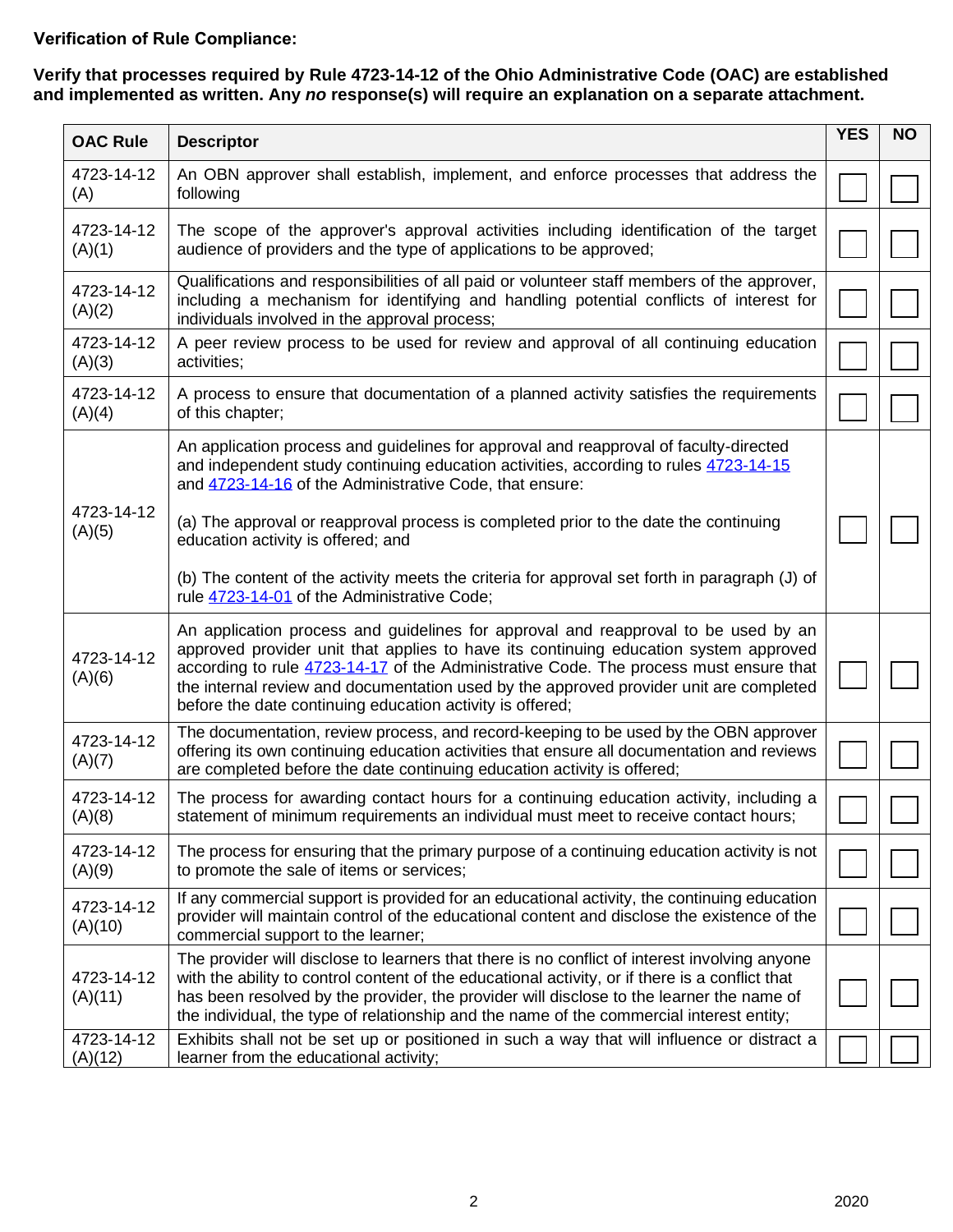|                       | A system for record-keeping that ensures the following records are maintained, safely                                                                                                                                                                            |  |
|-----------------------|------------------------------------------------------------------------------------------------------------------------------------------------------------------------------------------------------------------------------------------------------------------|--|
|                       | stored, and readily retrievable for a minimum of six years:                                                                                                                                                                                                      |  |
|                       | (a) A copy of the entire application package submitted to the board by the OBN approver<br>and all reapproval applications;                                                                                                                                      |  |
| 4723-14-12<br>(A)(13) | (b) A copy of each continuing education application reviewed by the OBN approver with<br>all attachments;                                                                                                                                                        |  |
|                       | (c) Documentation of the review and action taken on each application;                                                                                                                                                                                            |  |
|                       | (d) A copy of any letter stating OBN approver decisions and all other pertinent<br>correspondence; and                                                                                                                                                           |  |
|                       | (e) All additional or clarifying information concerning the application;                                                                                                                                                                                         |  |
| 4723-14-12<br>(A)(14) | An evaluation process that provides for evaluation of the activities of the OBN approver                                                                                                                                                                         |  |
| 4723-14-12<br>(A)(15) | The process for assuring that the OBN approver number is used in all correspondence<br>and advertising as required by paragraph $(E)$ or $(F)$ of rule $4723-14-14$ of the<br>Administrative Code;                                                               |  |
| 4723-14-12<br>(A)(16) | The process for development and distribution to the public of material related to approval<br>activities including a current list of continuing education activities approved or offered by<br>the OBN approve;                                                  |  |
| 4723-14-12<br>(A)(17) | Possible actions an OBN approver may take in response to an application for approval<br>submitted by a continuing education provider, including the time period for notifying the<br>applicant regarding the action taken;                                       |  |
| 4723-14-12<br>(A)(18) | The actions a continuing education provider may take while an application for approval of<br>a continuing education activity is pending before an OBN approver, including a process<br>for appealing a negative decision by the approver;                        |  |
| 4723-14-12<br>(A)(19) | The process for withdrawal of approval of a continuing education provider's activity or<br>system that includes a description of the circumstances that can lead to loss of approval<br>and the process used to notify consumers regarding the loss of approval; |  |
| 4723-14-12<br>(A)(20) | Publication of deadlines for submitting continuing education provider applications and fees<br>for the approval process;                                                                                                                                         |  |
| 4723-14-12<br>(A)(21) | The process for documenting a review conducted by the OBN approver in response to<br>complaints received about a provider or provider unit.                                                                                                                      |  |
| 4723-14-12<br>(B)     | An OBN approver must have goals that are consistent with the requirements of this<br>chapter.                                                                                                                                                                    |  |
| 4723-14-12<br>(C)     | An OBN approver must develop, date, and periodically review an organizational chart<br>defining the lines of authority and communication within the approver and its<br>administrative structure.                                                                |  |
| 4723-14-12<br>(D)     | An OBN approver must establish a means to review the provider unit during the three year<br>approval period, that may include on-site visits to the provider unit, or review of<br>documentation requested by the OBN approver.                                  |  |

## **I attest that the above information is true and accurate.**

Signature Date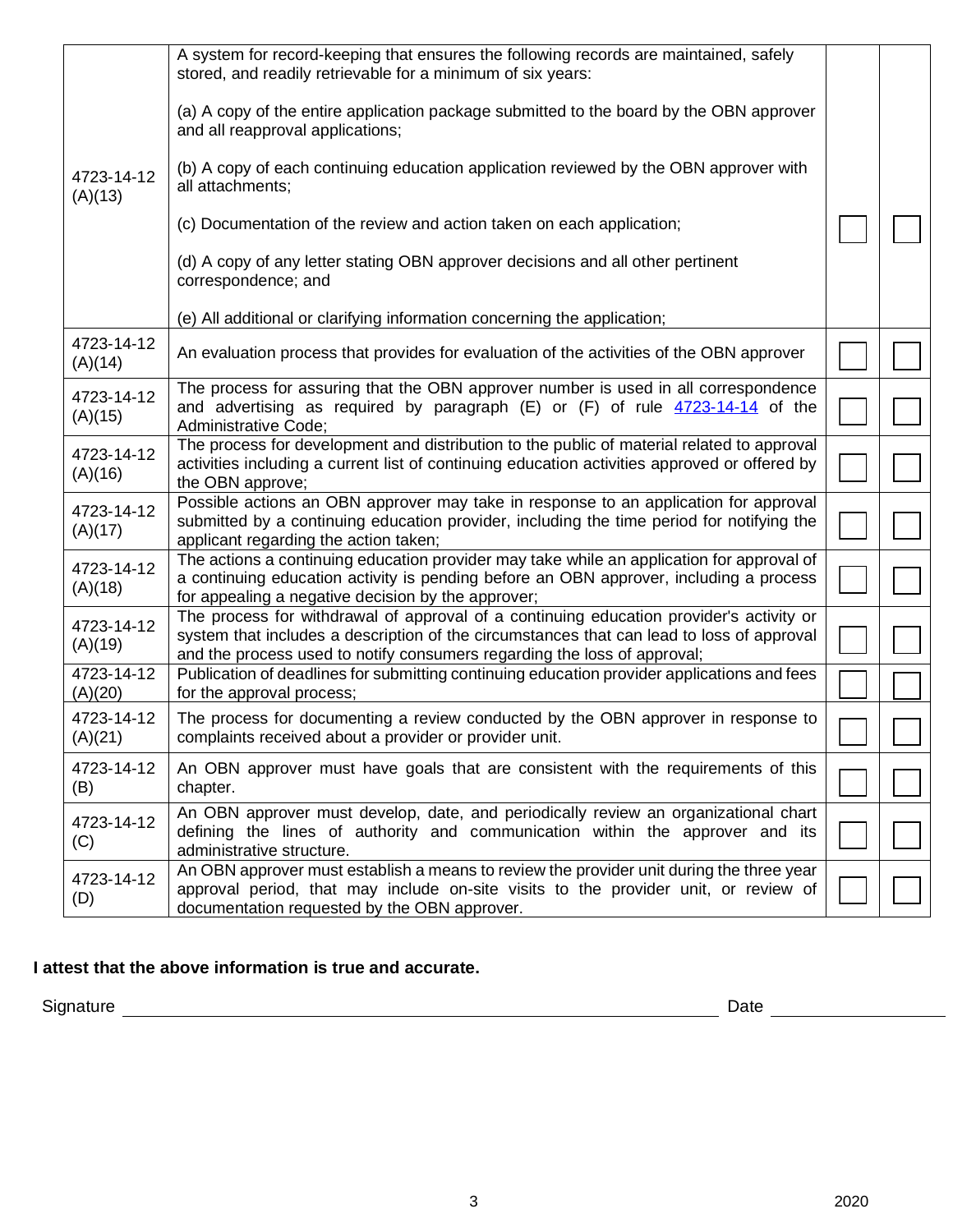#### **Current Provider and Provider Numbers**

| Provider Name | Provider Number |
|---------------|-----------------|
|               |                 |
|               |                 |
|               |                 |
|               |                 |
|               |                 |
|               |                 |
|               |                 |
|               |                 |
|               |                 |
|               |                 |
|               |                 |
|               |                 |
|               |                 |
|               |                 |
|               |                 |
|               |                 |
|               |                 |
|               |                 |
|               |                 |
|               |                 |
|               |                 |
|               |                 |
|               |                 |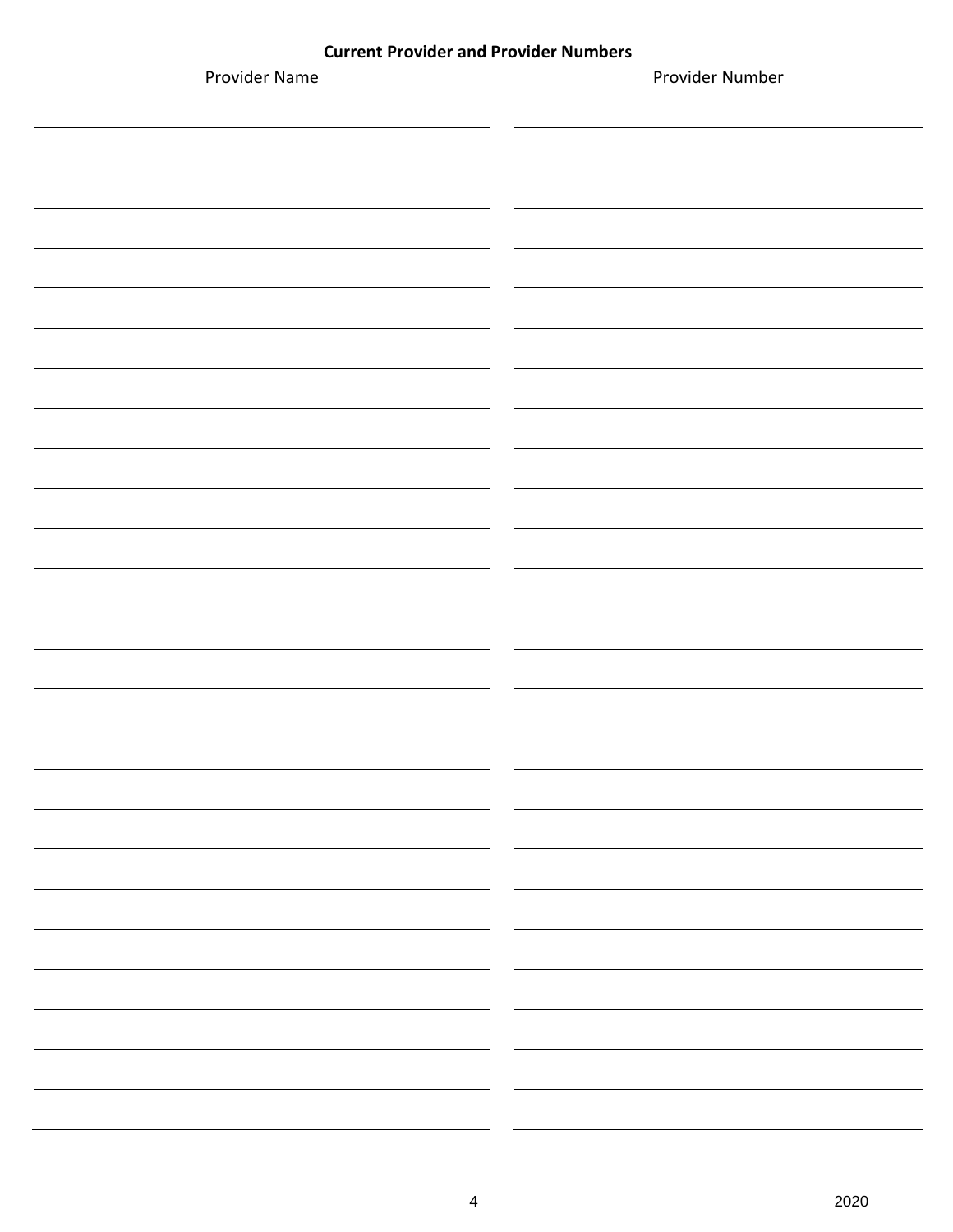#### **Withdrawn Provider and Provider Numbers**

| Provider Name | Provider Number |
|---------------|-----------------|
|               |                 |
|               |                 |
|               |                 |
|               |                 |
|               |                 |
|               |                 |
|               |                 |
|               |                 |
|               |                 |
|               |                 |
|               |                 |
|               |                 |
|               |                 |
|               |                 |
|               |                 |
|               | $\sim$          |
|               |                 |
|               |                 |
|               |                 |
|               |                 |
|               |                 |